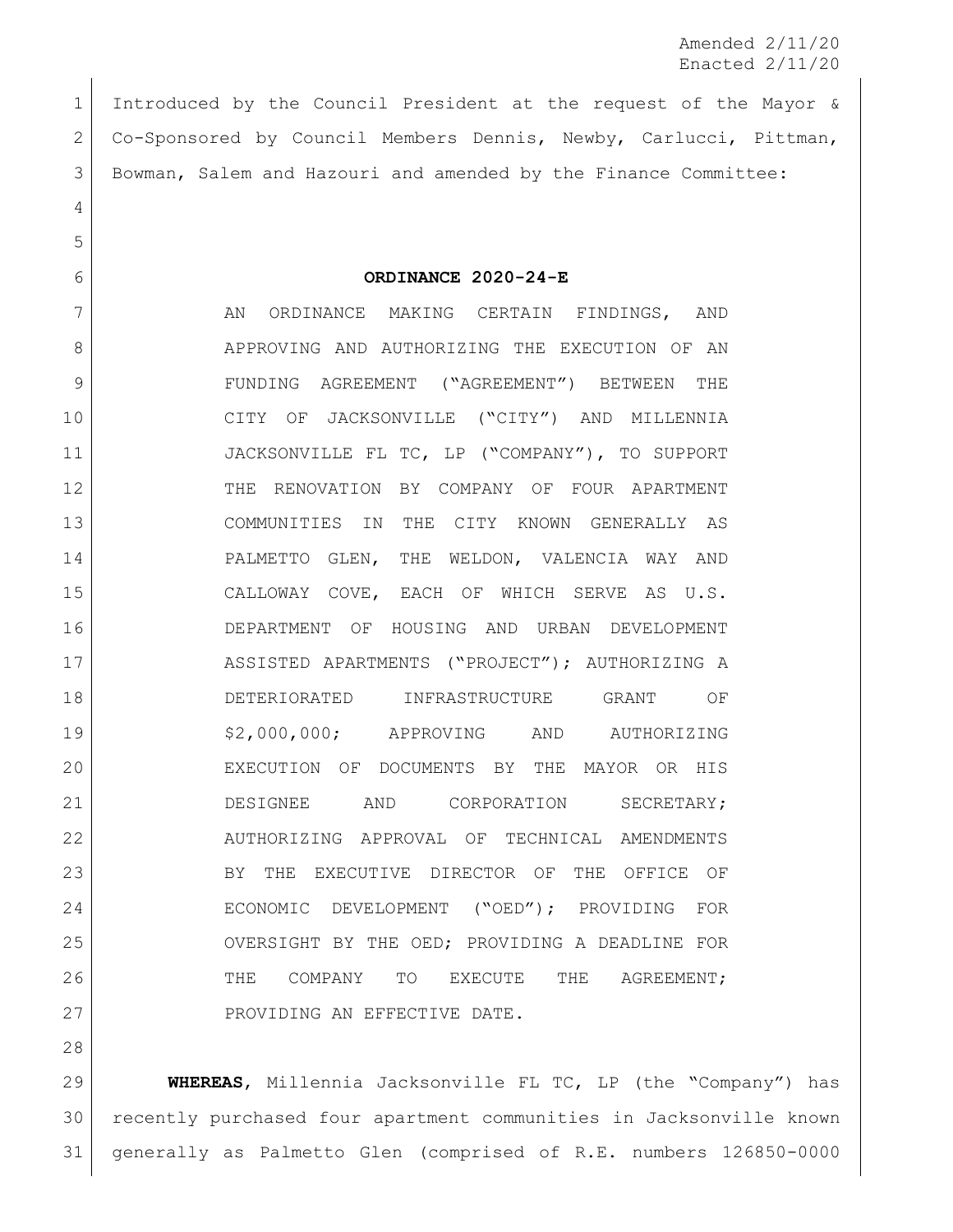126852-0000, 126852-0100 and 126854-0000), The Weldon (comprised of R.E. number 085587-0000), Valencia Way (comprised of R.E. numbers 066231-0000 and 066239-0000), and Calloway Cove (comprised of R.E. number 029930-0000), each of which serve as U.S. Department of Housing and Urban Development assisted apartment communities; and

 **WHEREAS**, after purchasing the apartment communities the Company has begun making renovations to the communities, including but not limited to replacement of natural gas systems and 9 infrastructure, major plumbing repairs, and repairs to reverse the overall deterioration of all four communities, and for the reasons more fully described below and in the Project Summary, the payment of the Deteriorated Infrastructure ("DI") Grant in such amounts 13 serves a paramount public purpose; and

 **WHEREAS**, the OED has negotiated the Agreement and, based upon the contents of the Agreement, has determined the Agreement and the uses contemplated therein to be in the public interest, and has determined that the public actions and financial assistance contemplated in the Agreement take into account and give consideration to the long-term public interests and public interest 20 benefits to be achieved by the City; and

 **WHEREAS**, the Company has requested the City to enter into an agreement in substantially the form placed **Second Revised On File** 23 with the Legislative Services Division; now therefore,

**BE IT ORDAINED** by the Council of the City of Jacksonville:

 **Section 1. Findings.** It is hereby ascertained, 26 determined, found and declared as follows:

27 (a) The recitals set forth herein are true and correct.

28 (b) The location of the Company's Project in Jacksonville, Florida, is more particularly described in the Agreement. The Project will promote and further the public and municipal purposes of the City.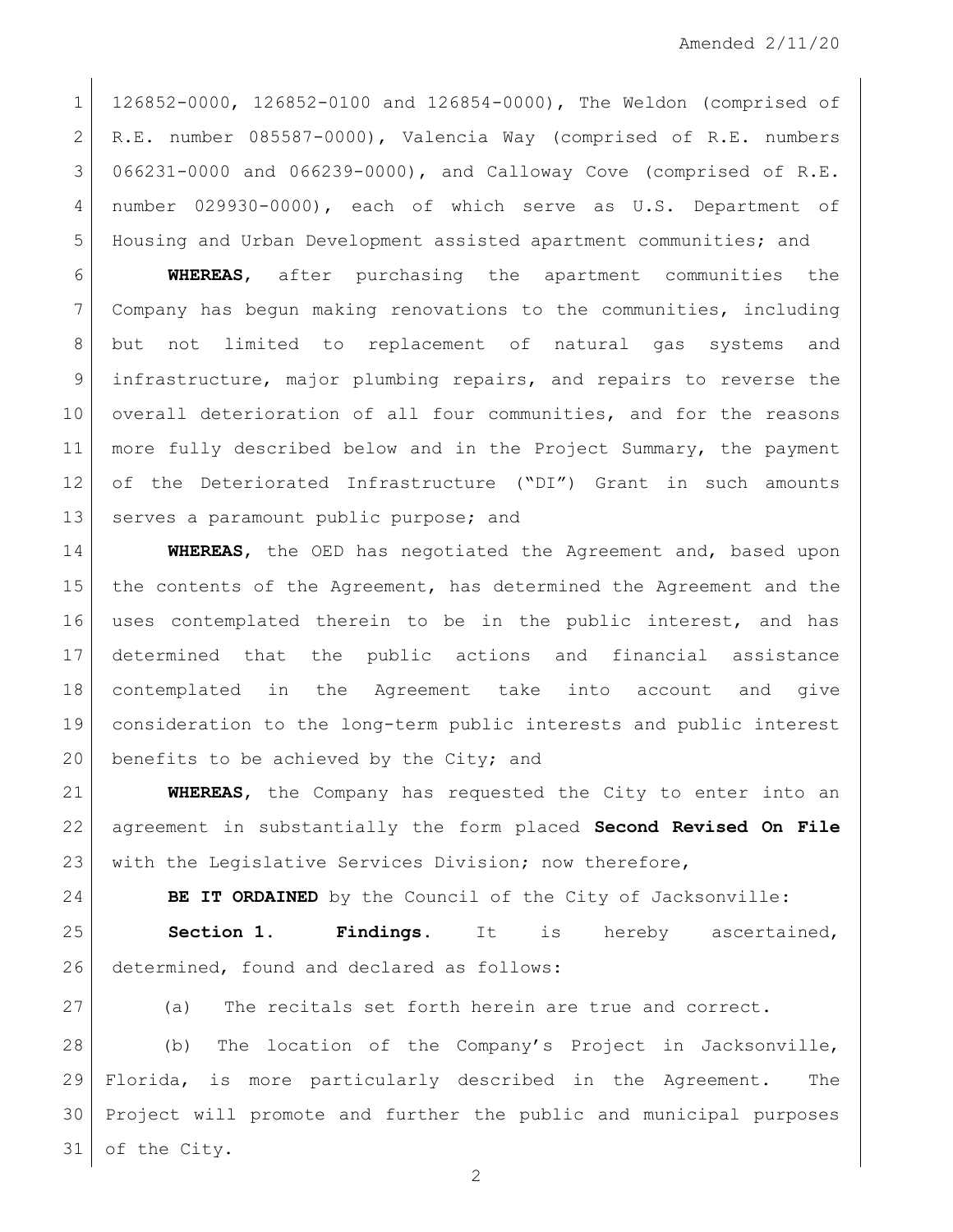1 (c) Enhancement of the City's tax base and revenues, are 2 matters of State and City policy and State and City concern in order 3 | that the State and its counties and municipalities, including the City, shall not continue to be endangered by unemployment, underemployment, economic recession, poverty, crime and disease, and consume an excessive proportion of the State and City revenues because of the extra services required for police, fire, accident, health care, elderly care, charity care, hospitalization, public 9 housing and housing assistance, and other forms of public 10 | protection, services and facilities.

 (d) The provision of the City's assistance as identified in the Agreement is necessary and appropriate to make the Project feasible; and the City's assistance is reasonable and not excessive, taking into account the needs of the Company to make the Project economically and financially feasible, and the extent of the public benefits expected to be derived from the Project, and taking into account all other forms of assistance available.

 (e) The Company is qualified to carry out and complete the construction and equipping of the Project, in accordance with the Agreement.

 (f) The authorizations provided by this Ordinance are for public uses and purposes for which the City may use its powers as a county, municipality and as a political subdivision of the State of Florida and may expend public funds, and the necessity in the public interest for the provisions herein enacted is hereby declared as a 26 | matter of legislative determination.

27 (g) This Ordinance is adopted pursuant to the provisions of Chapters 163, 166 and 125, Florida Statutes, as amended, the City's Charter, and other applicable provisions of law.

 **Section 2. Funding Agreement Approved**. There is hereby approved, and the Mayor and Corporation Secretary are authorized to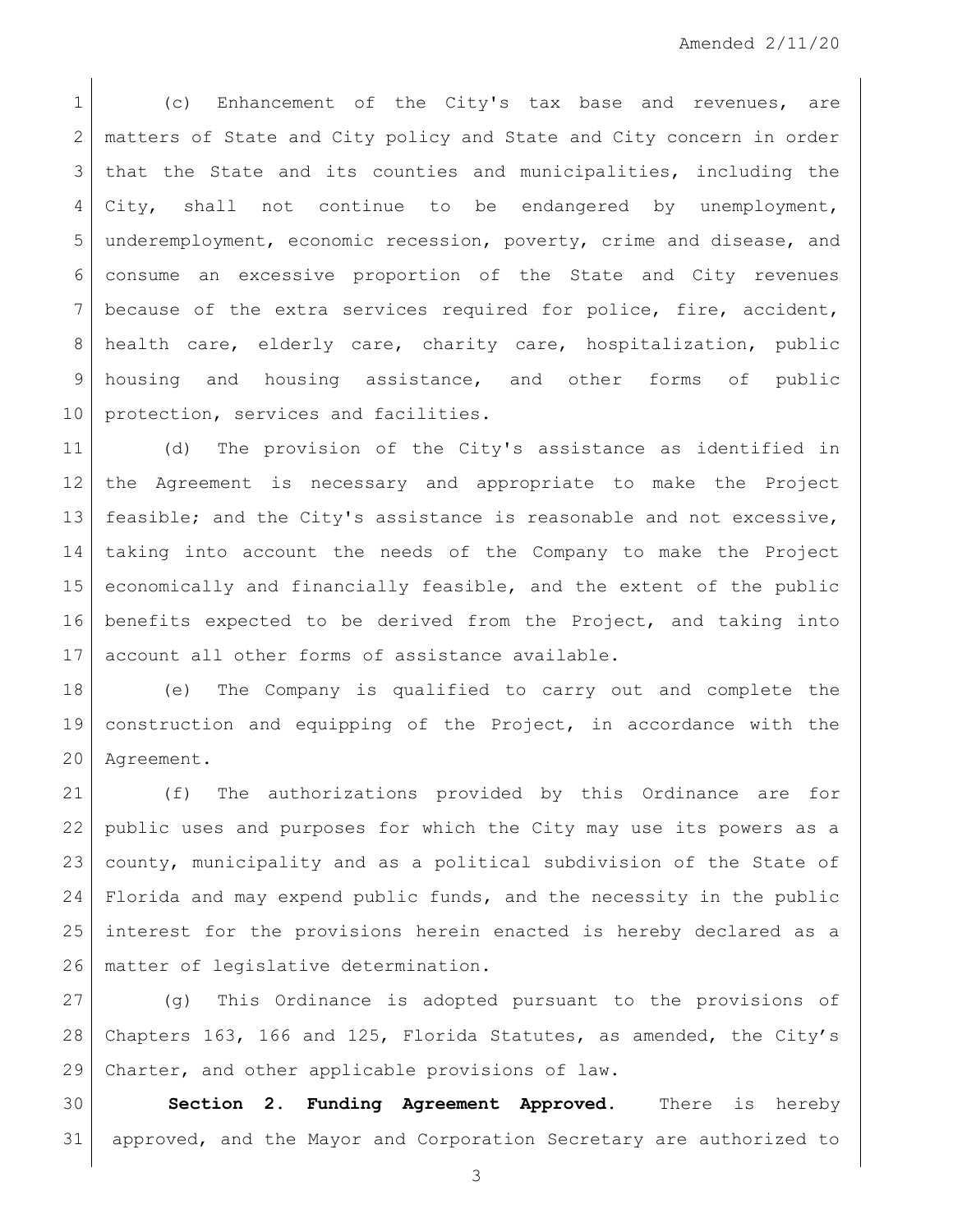1 execute and deliver, for and on behalf of the City, an agreement 2 between the City and the Company, substantially in the form placed **Second Revised On File** with the Legislative Services Division (with 4 such "technical" changes as herein authorized), for the purpose of implementing the recommendations of the OED, as are further described in the Project Summary attached hereto as **Exhibit 1**.

7 The Agreement may include such additions, deletions and changes as may be reasonable, necessary and incidental for carrying out the purposes thereof, as may be acceptable to the Mayor, or his designee, with such inclusion and acceptance being evidenced by execution of the Agreement by the Mayor or his designee. No modification to the Agreement may increase the financial obligations or the liability of the City and any such modification shall be technical only and shall be subject to appropriate legal review and approval of the General Counsel, or his or her designee, and all other appropriate action required by law. "Technical" is herein defined as including, but not limited to, changes in legal descriptions and surveys, descriptions of infrastructure improvements and/or any road project, ingress and egress, easements and rights of way, performance schedules (provided that no performance schedule may be extended for more than one year without City Council approval) design standards, access and site plan, which have no financial impact.

## **Section 3. Payment of DI Grant.**

 (a) The DI Grant shall not be deemed to constitute a debt, liability, or obligation of the City or of the State of Florida or any political subdivision thereof within the meaning of any constitutional or statutory limitation, or a pledge of the faith and credit or taxing power of the City or of the State of Florida or any political subdivision thereof, but shall be payable solely from the funds provided therefor as provided in this Section. The Agreement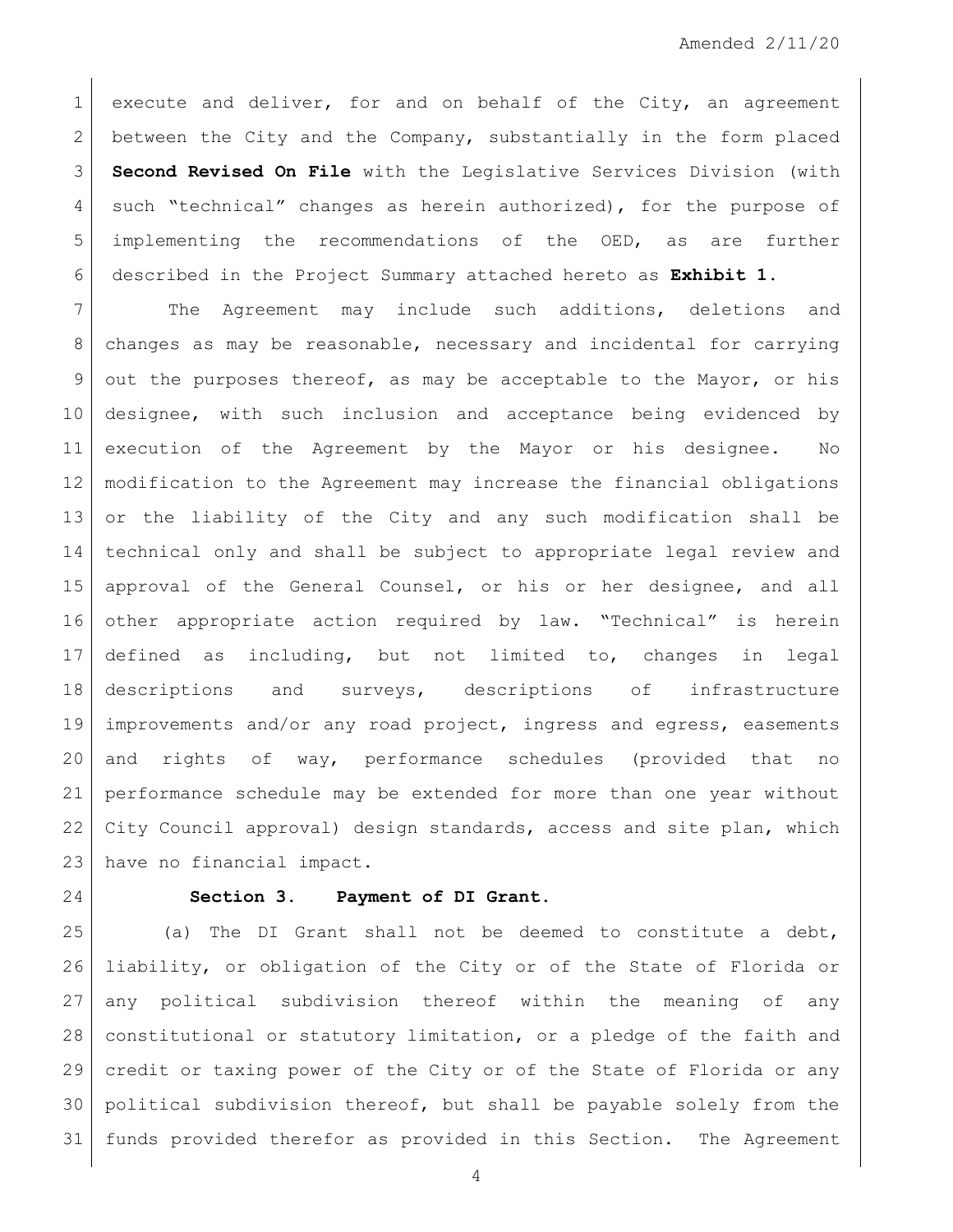1 shall contain a statement to the effect that the City shall not be 2 obligated to pay any installment of its financial assistance to the Company except from the non-ad valorem revenues or other legally available funds provided for that purpose, that neither the faith and credit nor the taxing power of the City or of the State of Florida or any political subdivision thereof is pledged to the payment of any portion of such financial assistance, and that the Company, or any person, firm or entity claiming by, through or under 9 | the Company, or any other person whomsoever, shall never have any 10 right, directly or indirectly, to compel the exercise of the ad valorem taxing power of the City or of the State of Florida or any political subdivision thereof for the payment of any portion of such financial assistance.

 (b) The Mayor, or his designee, is hereby authorized to and shall disburse the annual installments of the DI Grant as provided in this Section in accordance with this Ordinance and the Agreement.

 **Section 4. Designation of Authorized Official/OED Contract Monitor.** The Mayor is designated as the authorized official of the City for the purpose of executing and delivering 20 any contracts and documents and furnishing such information, data and documents for the Agreement and related documents as may be required and otherwise to act as the authorized official of the City in connection with the Agreement, and is further authorized to designate one or more other officials of the City to exercise any of the foregoing authorizations and to furnish or cause to be furnished such information and take or cause to be taken such action as may be necessary to enable the City to implement the Agreement according to its terms. The OED is hereby required to administer and monitor the Agreement and to handle the City's responsibilities thereunder, including the City's responsibilities under such Agreement working with and supported by all relevant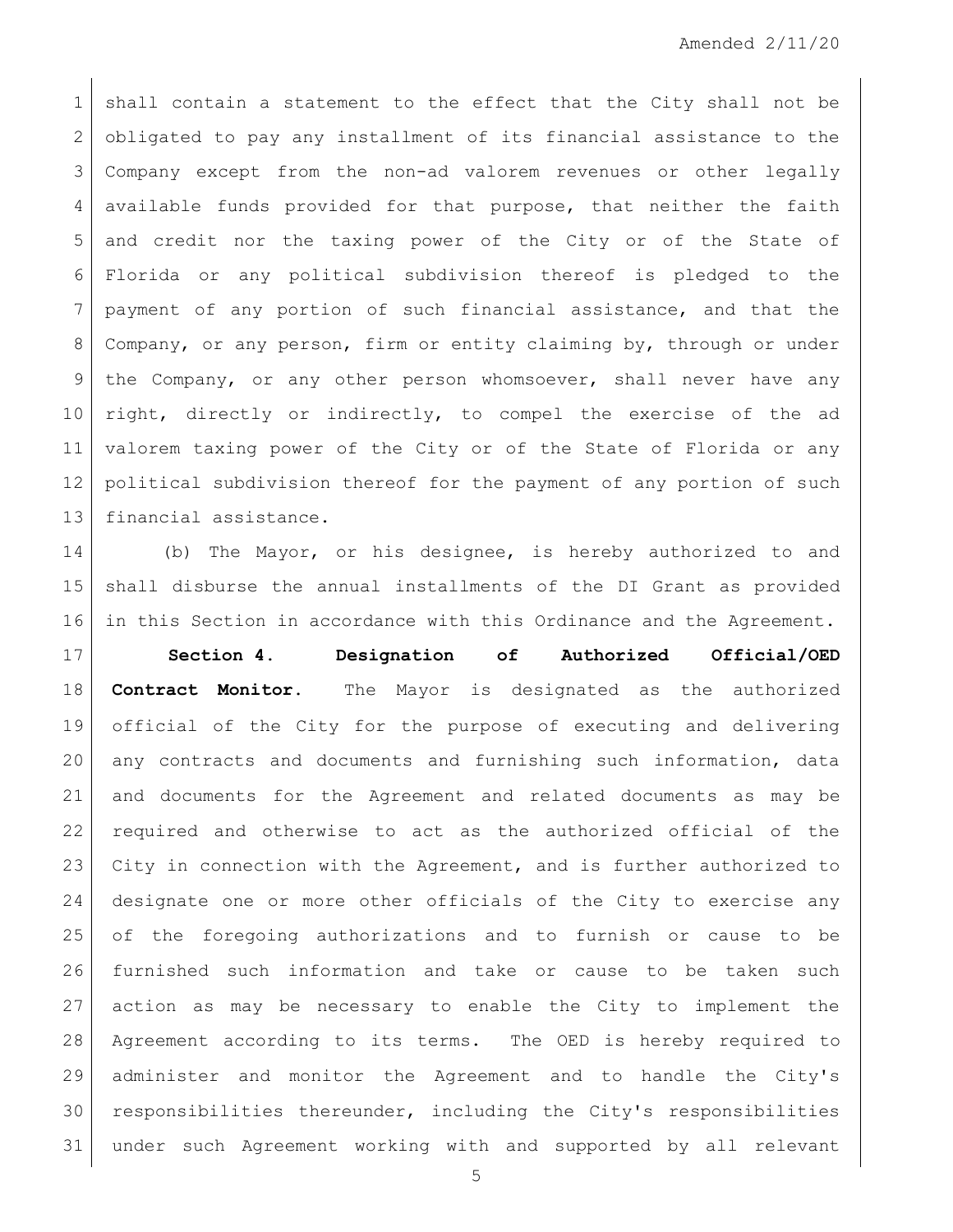1 City departments.

 **Section 5. Further Authorizations.** The Mayor, or his designee, and the Corporation Secretary, are hereby authorized to execute the Agreement and all other contracts and documents and otherwise take all necessary action in connection therewith and herewith. The Executive Director of the OED, as contract administrator, is authorized to negotiate and execute all necessary changes and amendments to the Agreement and other contracts and documents, to effectuate the purposes of this Ordinance, without further Council action, provided such changes and amendments are limited to amendments that are technical in nature (as described in 12 Section 2 hereof), and further provided that all such amendments shall be subject to appropriate legal review and approval by the General Counsel, or his or her designee, and all other appropriate 15 official action required by law.

 **Section 6. Oversight Department.** The OED shall oversee 17 the Project described herein.

 **Section 7**. **Execution of Agreement.** If the Agreement approved by this Ordinance has not been signed by the Company within ninety (90) days after the OED delivers or mails the unexecuted Agreement to the Company for execution, then the City Council approvals in this Ordinance and authorization for the Mayor to execute the Agreement are automatically revoked, provided however, that the Executive Director of the OED shall have the authority to extend such ninety (90) day period in writing at his discretion for up to an additional ninety (90) days.

 **Section 8. Effective Date.** This Ordinance shall become effective upon signature by the Mayor or upon becoming effective 29 without the Mayor's signature.